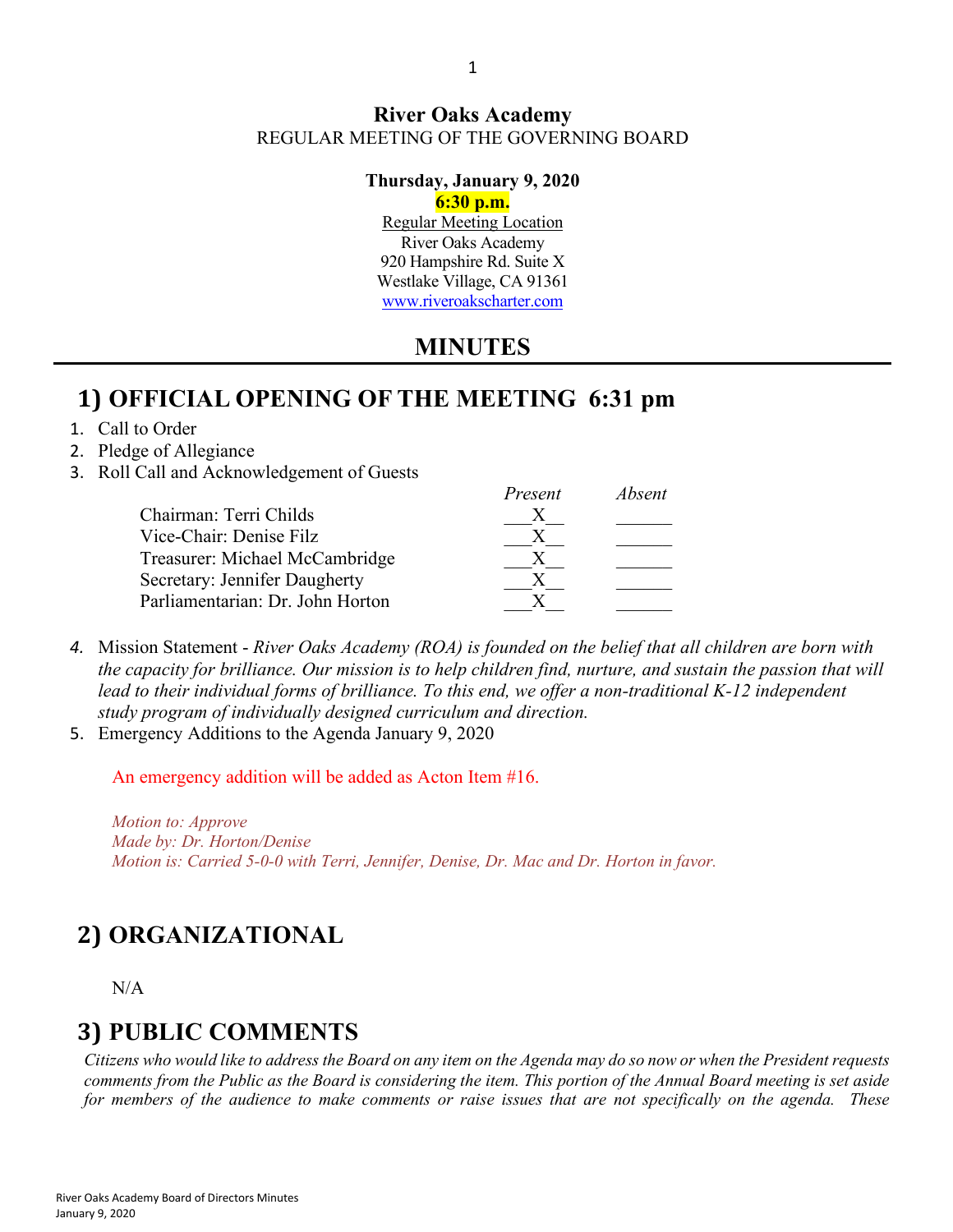*presentations, both during open and agendized topics, are limited to three (3) minutes per presentation and the total time allotted to non-agenda items will not exceed fifteen (15) minutes.*

## **4) INFORMATION AND DISCUSSION ITEMS**

*These items are presented to the Board for information only and are not subject to action at this meeting. These items may be added to a future meeting for action by the Board.*

- 1. Budget Committee Informational (10 min) None
- 2. Parent Advisory Council (PAC) Informational (10 min) None
- 3. Teacher's Report Informational (10 min) None
- 4. Oxnard Report (10 min) None
- 5. Student Report Informational (10 min) None
- 6. Career Pathways Report Informational (10 min) None
- 7. High School Guidance Counselor—Informational (10 min) None

## **5) REPORTS**

- 1. Board Chairperson's Report None
- 2. Individual Board Member Report None
- 3. Director's Report Claudia shared her report which may be found in the Board Binder
- 4. BSA Report Rudy will share later
- 5. VCOE Report Marlo shared she is enjoying reading the petition and impressed at the quality of it

## **6) CONSENT AGENDA ITEMS**

*Actions proposed for the Consent Agenda are items consistent with adopted policies and approved practices of River Oaks Academy and are deemed routine in nature. The Board will be asked to approve all of the Consent Agenda items by a single vote unless any member of the Board or the Public asks that an item be removed from the Consent Agenda and considered and discussed separately.*

- 1. Consideration to approve the December 5, 2019 Minutes
- 2. Consideration to approve the ROA Financial Statement
- 3. Consideration to approve the ROA Board Report of Purchase Orders
- 4. Consideration to approve the ROA Board Report of Commercial Checks
- 5. Consideration to approve the ROA PAC Transaction Detail Report

*Public Comments: None Motion to: Approve Made by: Dr. Mac/Jennifer Motion is: Carried 5-0-0 with Terri, Jennifer, Denise, Dr. Mac and Dr. Horton in favor*

# **7) ACTION ITEMS**

- *1.* Review, Discussion, and Approval of the Spring 2020 workshop vendors for Westlake: Spring workshops will run from the week of January 27, 2020 through the March 27, 2020
	- *a. Breakthrough Sports; not to exceed: \$1,170.00*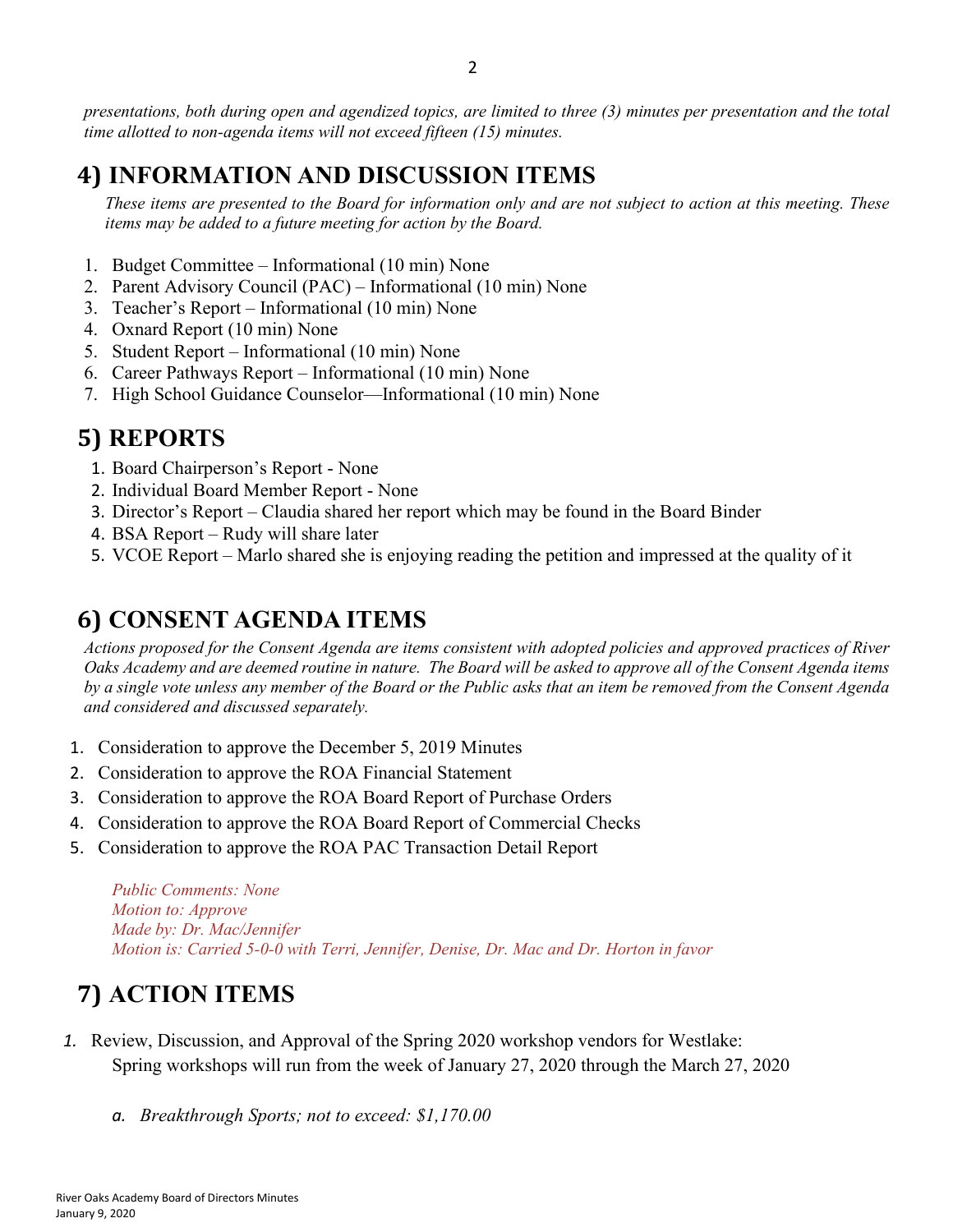- *b. Dallas James, Improvisation/Acting; not to exceed: \$2,600.00*
- *c. Diane Darakjian, Art Workshops; not to exceed: \$5,900.00*
- *d. Ingrid Cassady, Dissection; not to exceed: \$630.00*
- *e. Jennifer Gados, Yoga and Mindfulness; not to exceed: \$1,275.00*
- *f. Julie Tunick, Social-Emotional group; not to exceed: \$1,700.00*
- *g. Ken Mazur, Music Workshops; not to exceed: \$3,125.00*
- *h. Laura Sether, Writing Workshops; not to exceed: \$8,040.00*
- *i. Lee Corkett, Photography Workshops; not to exceed: \$1,800.00*
- *j. LIFT Cooking Workshops; not to exceed: \$5,400.00*
- *k. Linda Adams, Spanish Class and office hours; not to exceed: \$3,100*
- *l. Marcela Pomadoro, Spanish Workshop & Cooking with Spanish; not to exceed: \$1,680.00*
- *m. Michael Voogd, Animation and Martial Arts Workshops; not to exceed: \$2,600.00*
- *n. Movies by Kids; Various Multi-Media classes; not to exceed: \$5,760.00*
- *o. Michal Hasson, Mixed Media Art Classes; not to exceed: \$4,416.00*
- *p. Human Nature Center, Margaret Hiesinger, Water is Life; Natural Color; not to exceed: \$8,330.00*
- *q. Neal Friedman, Robotics; not to exceed: \$4,392.00*
- *r. Alex Porter, Zumba; not to exceed: \$480.00*
- *s. Parker Anderson, Critter Squad-Science Classes; not to exceed: \$1,440.00*
- *t. Ralph D'Ignazio, Guitar Class and Video Game Audio Class; not to exceed: \$3,400.00*
- *u. Soraya Thenoz, French and Latin Workshops; not to exceed: \$800.00*
- *v. Stephen Hoffman, Conejo CPR, CPR/First Aid Workshops; not to exceed: \$800.00*
- *w. Vivian Rhodes, Script Writing Workshop, SAT Prep & Tutoring; not to exceed: \$1,610.00*
- *x. Vita Art, Art Workshops; not to exceed: \$5,600.00*
- *y. Larry Scott, Chess Workshop; not to exceed: \$900.00*
- *z. Wonderland, Film Workshop; not to exceed \$1,620.00*

*Public Comments: None Motion to: Approve Made by: Denise/Dr. Horton Motion is: Carried 5-0-0 with Terri, Jennifer, Denise, Dr. Mac and Dr. Horton in favor*

*2.* Review, Discussion, and Approval of the Spring 2020 workshop vendors for Oxnard (Seabridge). Spring workshops will run from the week of January 27, 2020 through March 27, 2020

*Claudia shared letter "d" is a duplicate and asked the Board to approve these items minus that one.*

- *a. Alex Porter, Yoga; not to exceed: \$1,020.00*
- *b. Andre Diamond, STEAM Classes; not to exceed: \$6,460.00*
- *c. Art N You, Learn from the Masters, Architectural Design and Fashion Design; not to exceed: \$4,900.00*
- *d. Michael Voogd, Martial Arts; not to exceed: \$1,800.00*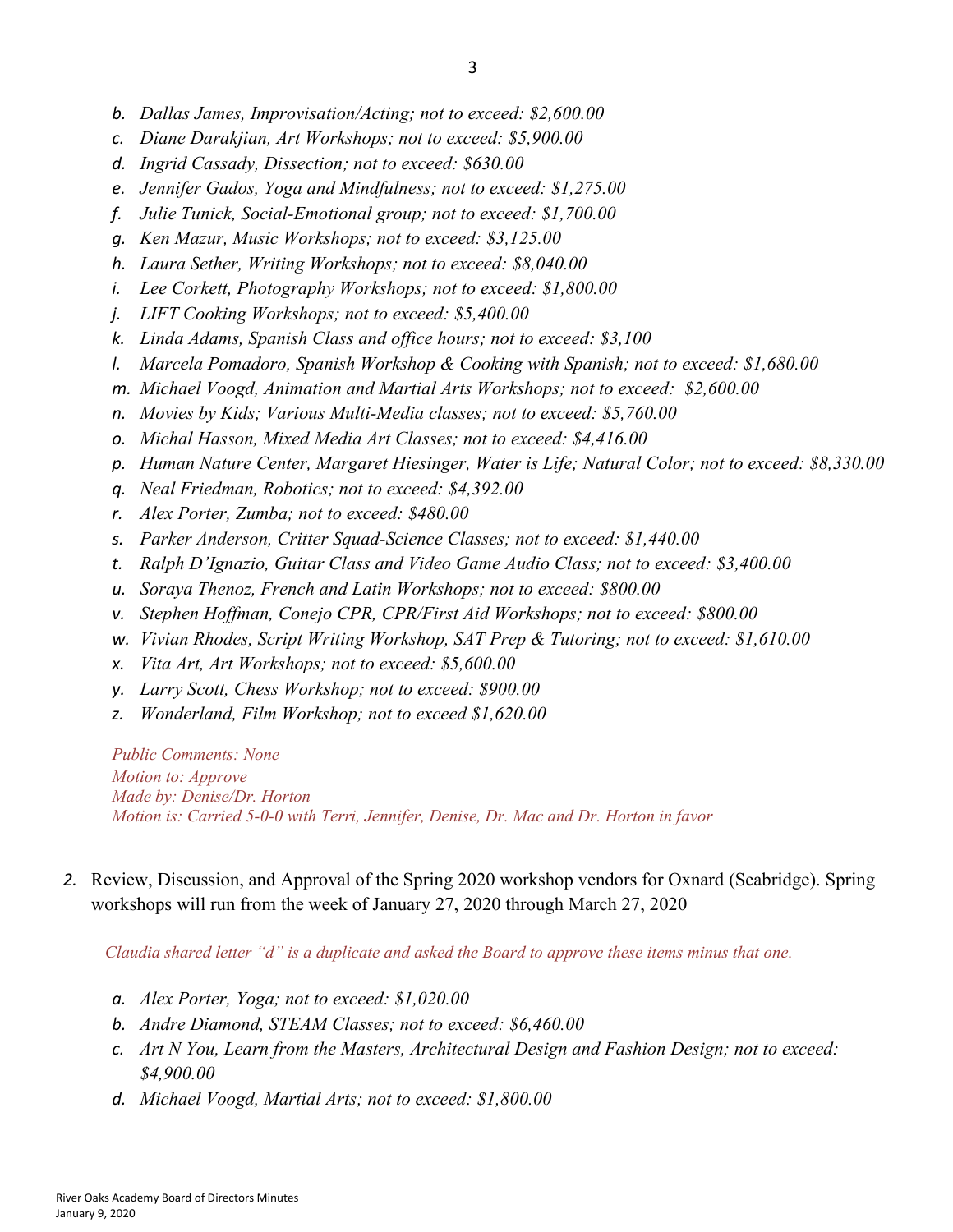- *e. Dallas James, Improvisation; not to exceed: \$2,600.00*
- *f. Daniela Frias, Science; not to exceed: \$1,980.00*
- *g. Diane Darakjian, Art Workshops; not to exceed \$6,000.00*
- *h. Human Nature Center, Natural Colors and Water is Life; not to exceed: \$4,410.00*
- *i. Jennifer Gados, Yoga & Mindfulness; not to exceed: \$1,350.00*
- *j. Larry Scott, Chess; not to exceed: \$900.00*
- *k. Laura Sether, Writing/SAT Prep; not to exceed: \$2,160.00*
- *l. Linda Adams, Spanish Class and office hours; grading A-G Spanish papers; not to exceed: \$5,000.00*
- *m. Marcela Pomodoro, Cooking and Spanish Classes; not to exceed: \$2,160.00*
- *n. Michael Voogd, Martial Arts classes; not to exceed: \$1,600.00*
- *o. Michal Hasson, Multimedia Art; Jewelry Making; not to exceed: \$4,416.00*
- *p. LIFT Cooking Classes; not to exceed: \$5,100.00*
- *q. Neal Friedman, Robotics; not to exceed: \$1,952.00*
- *r. PlayWell Lego, not to exceed: \$2,250.00*
- *s. Ralph D'Ignazio, Guitar and Digital Music Writing; not to exceed: \$3,400.00*
- *t. VitaArt, Art Classes and Ceramic Class; not to exceed: \$4,300*
- *u. Wonderland Film, You Tube Culture; \$1,620.00*

*Public Comments: None Motion to: Approve Made by: Dr. Mac/Jennifer Motion is: Carried 5-0-0 with Terri, Jennifer, Denise, Dr. Mac and Dr. Horton in favor*

- *3.* Review, Discussion, and Approval of the 2018-19 SARC Report, School Accountability Report Card
	- *a.* Per Education Code Sections 33126 and 35256 the data that is contained in these documents needs to be provided to the CDE no later than February 1, 2020

*Public Comments: None Motion to: Approve Made by: Dr. Horton/Denise Motion is: Carried 5-0-0 with Terri, Jennifer, Denise, Dr. Mac and Dr. Horton in favor*

- *4.* Review, Discussion, and Approval of the Independent Audit Report for 2018-19 (Benny, Rudy, 10 min)
	- *a.* In accordance with Education Code 41020, Local Educational Agencies (LEA) must have an audit that covers all funds and accounts and that addresses financial management and compliance with laws and regulations

*Rudy shared the Audit Report came back clean and we were compliant with everything. You may direct any questions you may have to Rudy.*

*Public Comments: None Motion to: Approve*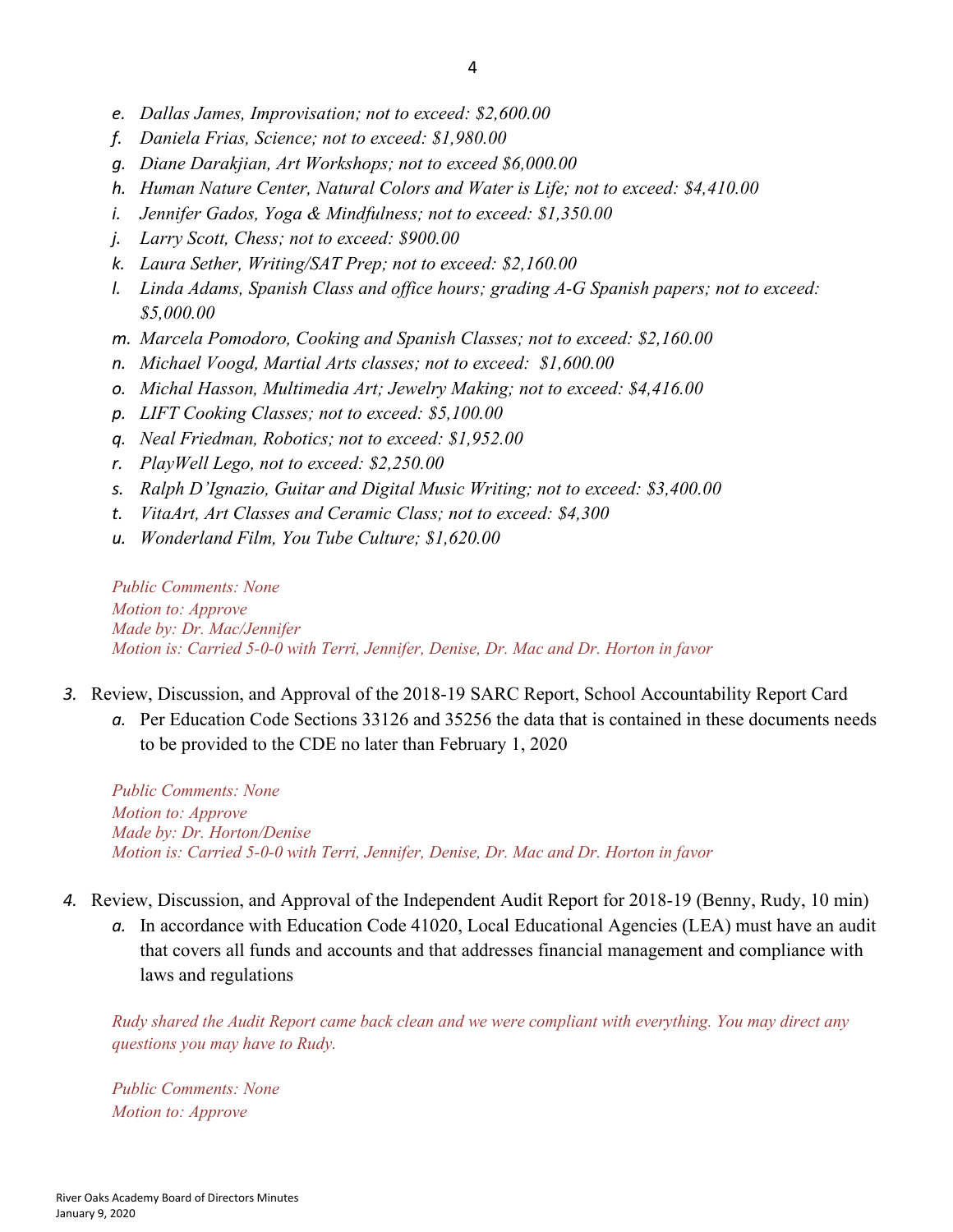*Made by: Jennifer/Dr. Mac Motion is: Carried 5-0-0 with Terri, Jennifer, Denise, Dr. Mac and Dr. Horton in favor*

5*.* Review, Discussion, and Approval of the 2020-21 School Calendar. a) This School Calendar is based on the CVUSD calendar.

> *Public Comments: None Motion to: Approve Made by: Dr. Horton/Denise Motion is: Carried 5-0-0 with Terri, Jennifer, Denise, Dr. Mac and Dr. Horton in favor*

#### 6. Review, Discussion, and Approval of the 2020-2021 paid administrative staff 15 holidays:

9/7; 9/28; 11/11; 11/25; 11/26; 11/27; 12/24; 12/25; 12/31; 1/1; 1/18; 2/24; 2/15; 4/2; 5/31.

*Public Comments: None Motion to: Approve Made by: Jennifer/Dr. Mac Motion is: Carried 5-0-0 with Terri, Jennifer, Denise, Dr. Mac and Dr. Horton in favor*

7. Review, Discussion, and Approval of the 2020-2021 Administrative Calendar for Tezo (Office Assistant/Tech Specialist) and Monica (Clerical Help).

*Public Comments: None Motion to: Approve Made by: Dr. Horton/Denise Motion is: Carried 5-0-0 with Terri, Jennifer, Denise, Dr. Mac and Dr. Horton in favor*

8. Review, Discussion, and Approval of ROA Board Meeting dates for the 2020-21 school year. August 6

September 3 October 1 November 5 December 3 January 7 February 4 March 4 April 1 May 6 June 3

*Public Comments: None*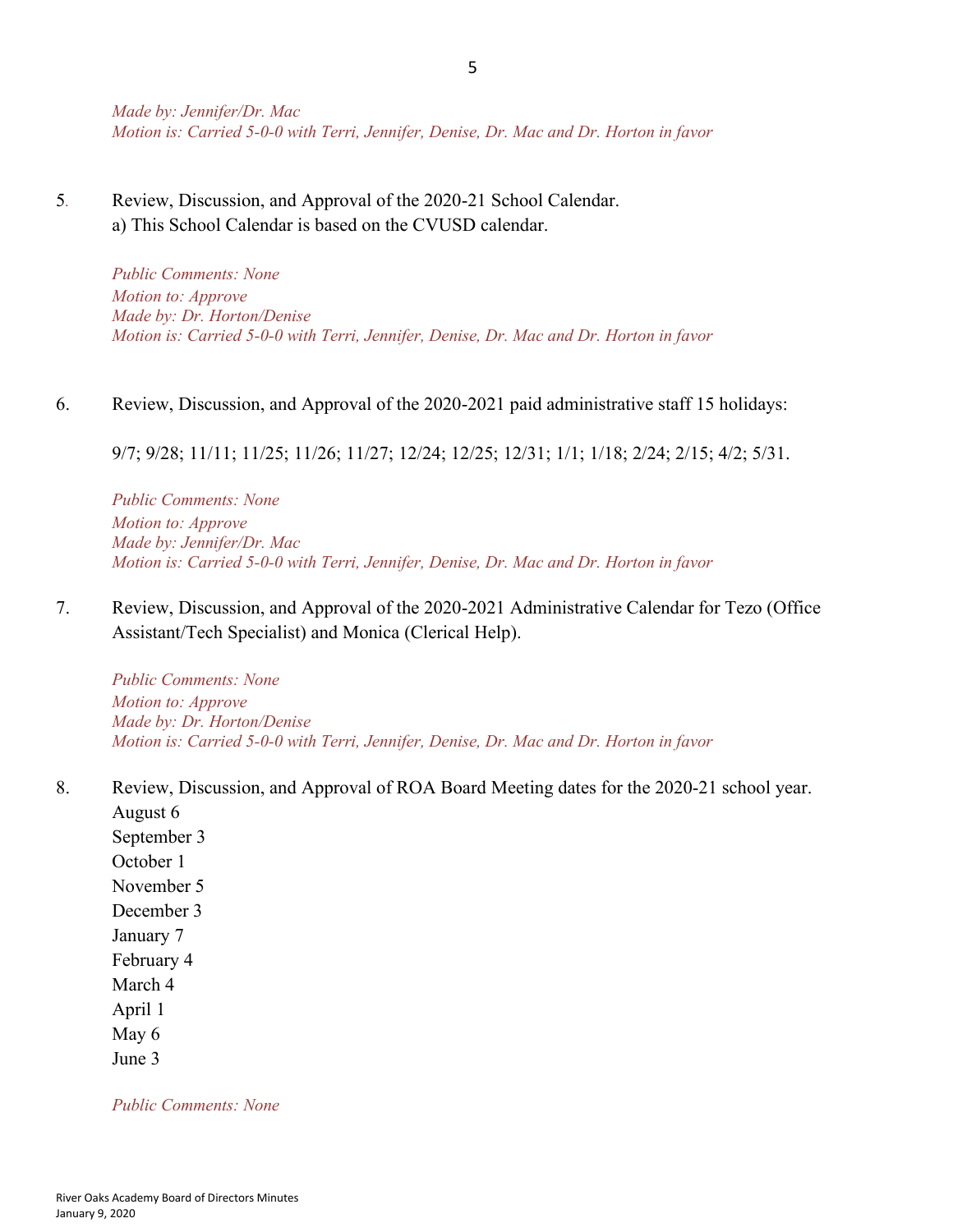*Motion to: Approve Made by: Dr. Mac/Jennifer Motion is: Carried 5-0-0 with Terri, Jennifer, Denise, Dr. Mac and Dr. Horton in favor*

9. Review, Discussion, and Approval of the renewal of our membership with the CCSA (California Charter School Association) for the period of 1/1/2020 through 12/31/2020. Not to exceed: \$2,600.00

a) This has been one of our association memberships. Staff attends their annual conference. This membership advocates for charters within the state, helps with charter renewal, and more.

*This was tabled until this month to find out more about the changes that are happening with CCSA. Denise shared they are consolidating reps and service areas. Terri and Claudia recommend we support CCSA by renewing our membership.*

*Public Comments: None Motion to: Approve Made by: Dr. Horton/Denise Motion is: Carried 5-0-0 with Terri, Jennifer, Denise, Dr. Mac and Dr. Horton in favor*

- 10. Review, Discussion, and Approval of the following new policies:
	- a) ROA Student Retention Policy
	- b) ROA English Learner Reclassification Policy (revised)
	- c) ROA Management of Assets Policy
	- d) ROA Fiscal Policy
	- e) ROA Contracts Policy
	- d) Open Campus and Anti-Loitering Policy

*Claudia explained all of the policies.*

*Public Comments: None Motion to: Approve Made by: Jennifer/Dr. Mac Motion is: Carried 5-0-0 with Terri, Jennifer, Denise, Dr. Mac and Dr. Horton in favor*

- 11. Review, Discussion, and Approval of*:*
	- a) Educational Facilitator #19, Employee Position #192000052

*Claudia explained this is a part time teacher that is fluent in Spanish.*

*Public Comments: None Motion to: Approve Made by: Denise/Jennifer Motion is: Carried 5-0-0 with Terri, Jennifer, Denise, Dr. Mac and Dr. Horton in favor*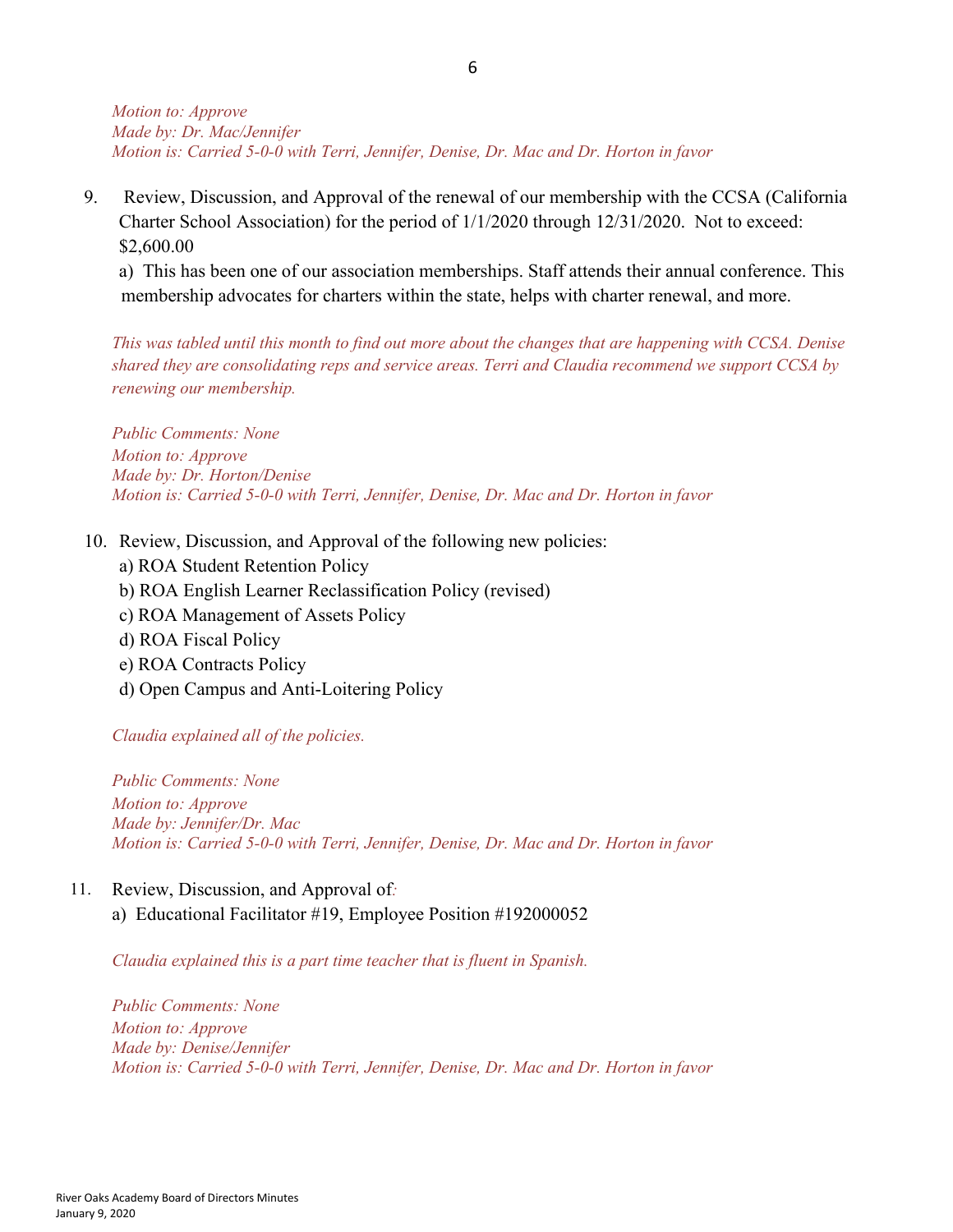- 12. Review, Discussion, and Approval of the ads in the Acorn to promote our social learning parent education series for the spring semester. Not to exceed: \$3,000.00
	- a) In January, we are continuing with our parent education series which is aligned with our social-emotional learning program. To promote that we would like to continue our advertising in the Acorn.

*Public Comments: None Motion to: Approve Made by: Dr. Horton/Jennifer Motion is: Carried 5-0-0 with Terri, Jennifer, Denise, Dr. Mac and Dr. Horton in favor*

13. Review, Discussion, and Approval of the following stipend for Yoko Mimori for Japanese Classes and Community Service Classes. Not to exceed \$1,440.00

*Public Comments: None Motion to: Approve Made by: Dr. Mac/Jennifer Motion is: Carried 5-0-0 with Terri, Jennifer, Denise, Dr. Mac and Dr. Horton in favor*

14. Review, Discussion, and Approval of additional funds for Nayri Shmavonian, our school psychologist for special education services; not to exceed: \$3,000.00 (for psych services for our Oxnard SPED students)

*Public Comments: None Motion to: Approve Made by: Dr. Horton/Dr. Mac Motion is: Carried 5-0-0 with Terri, Jennifer, Denise, Dr. Mac and Dr. Horton in favor*

15. Review, Discussion, and Approval of the Charter Renewal Petition for the term of July 1, 2020-June 30, 2025 to be submitted to the Ventura County Board of Education.

*Claudia shared the Renewal Petition. Jennifer shared she was deeply moved by reading the petition that shows*  what goes in to this school for the students; the love, thought and nurturing care for each child. Denise shared it *tells a story leaping off the pages, capturing who and what ROA is.*

*Public Comments: None Motion to: Approve Made by: Jennifer/Dr. Mac Motion is: Carried 5-0-0 with Terri, Jennifer, Denise, Dr. Mac and Dr. Horton in favor*

*16. Review, Discussion, and Approval this addition to ROA/s Volunteer/Visitor Policy; Conditions for Volunteers and Visitors on Campus.*

*Claudia shared because of an incident that happened on campus this needed to be an emergency addition.*